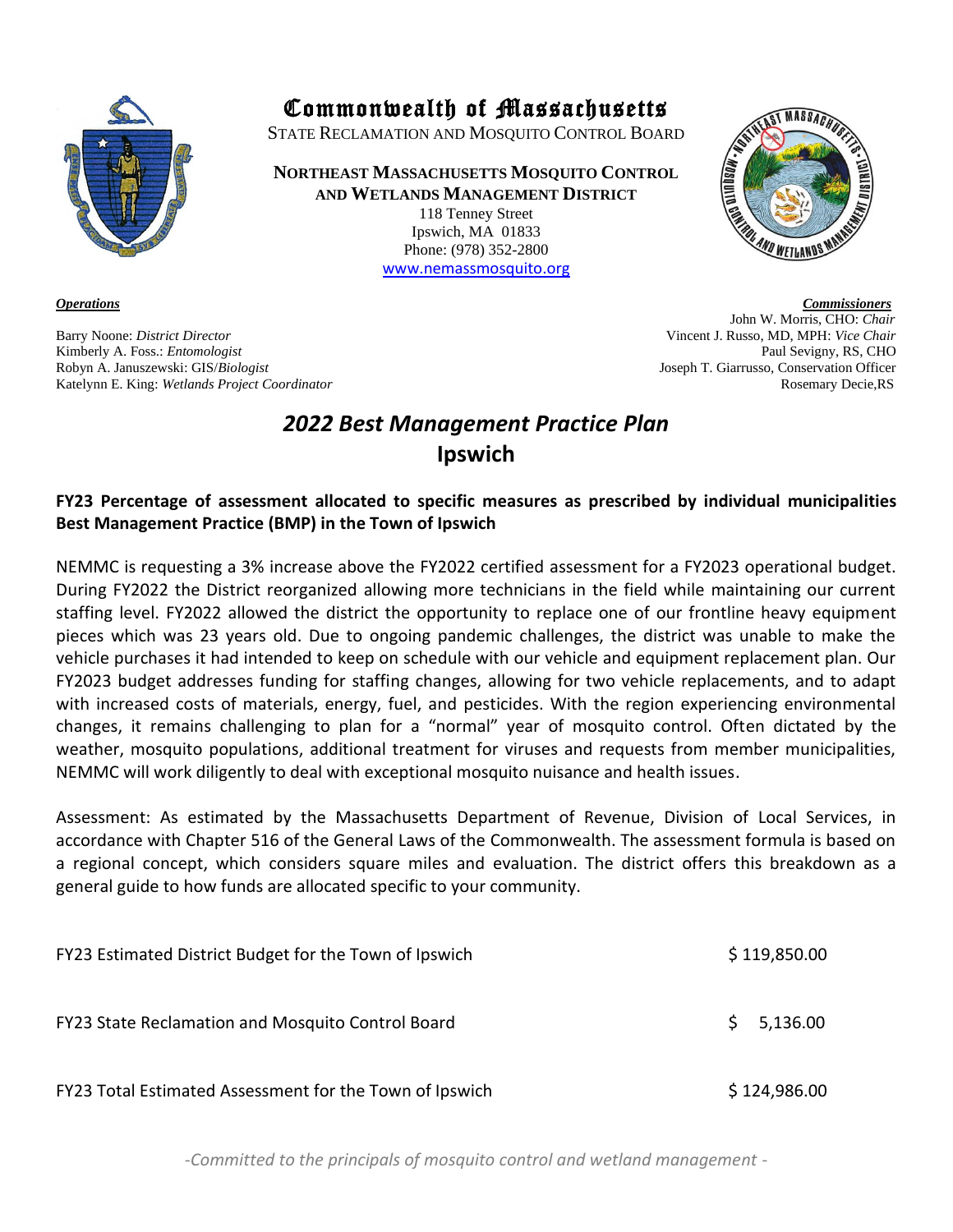### **District Control Measures specific to Ipswich**

General Operational Cost Share Regional Adult Mosquito Surveillance Program Regional Aerial Salt Marsh Larviciding Program Regional Vector / Virus Intervention **Surveillance** Ground Larviciding Catch Basin Treatments Manual Ditch Maintenance Adulticiding **(Resident and/or Board of Health requests)** Barrier Treatment **(School officials and/or Board of Health requests)** Ditch Maintenance / Wetlands Management Tire Recycling Program Property Inspections Mosquito Habitat Mitigation Research and Development Education and Outreach

Social Media

**NOTE: Any adulticiding, larviciding or treatment of catch basins for mosquito control on public school property requires a current IPM (Integrated Pest Management) Plan.** We are often asked by local Boards of Health and/or athletic directors to treat ball fields and/or parks that may be owned/used by the school departments, and without an IPM plan that includes our materials we may not be able to assist.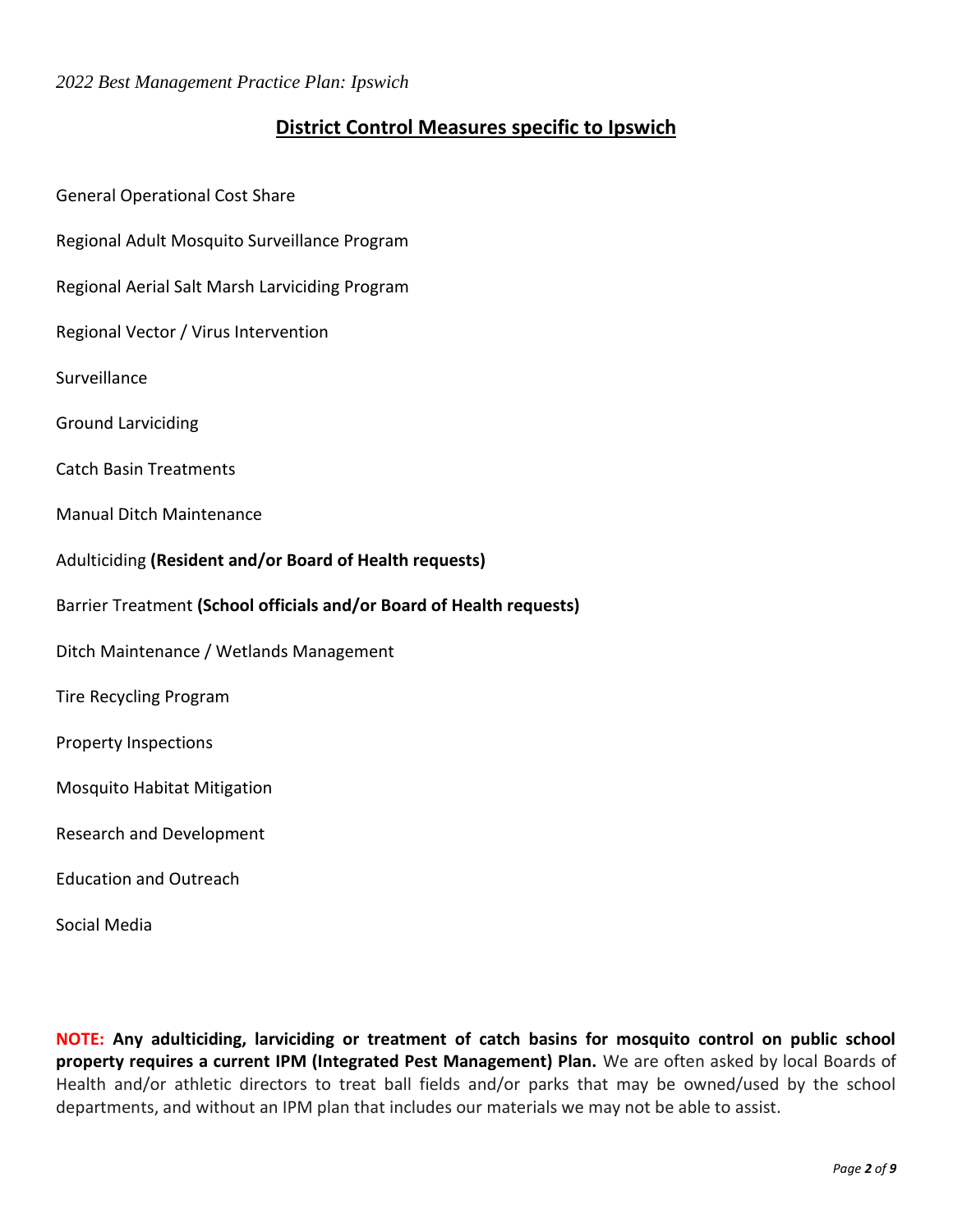# **Board of Health Checklist for 2022**

☐ **Schedule an annual Board of Health meeting/ presentation with NEMMC** Note: meetings will only be scheduled between the dates of October 1st - June 1st

☐ **Review login information for Municipal Toolbox on NEMMC website** Our Liaison, Kelsey will e-mail you the password and login (see contact below)

☐ **Update School IPMs to have all current and recently added NEMMC pesticide products** Recently added pesticide products include Metalarv XRP and Merus 3.0

☐ **Schedule Barrier Treatment for schools, parks, and/or public areas for peak mosquito season**

Note: scheduled barrier treatments are recommended between July 15th – August 25th

### ☐ **Check with Department of Public Works for field access for barrier treatments once scheduled**

☐ **Notify NEMMC with Board of Health contact changes** Work phone, cell phone, and email are required of primary and secondary contacts

### ☐ **Review District Phased Response to WNV/EEE Virus Isolations in Integrated Pest and Vector Management Plan (IPVMP)**

For any questions on where to find this information, scheduling, and/or how to complete these tasks, please reach out to our Board of Health Liaison:

Kelsey Liakos, Board of Health Liaison Cell: (978) 992- 6974 Office: (978) 352- 2800 Email: Kelsey.liakos@mass.gov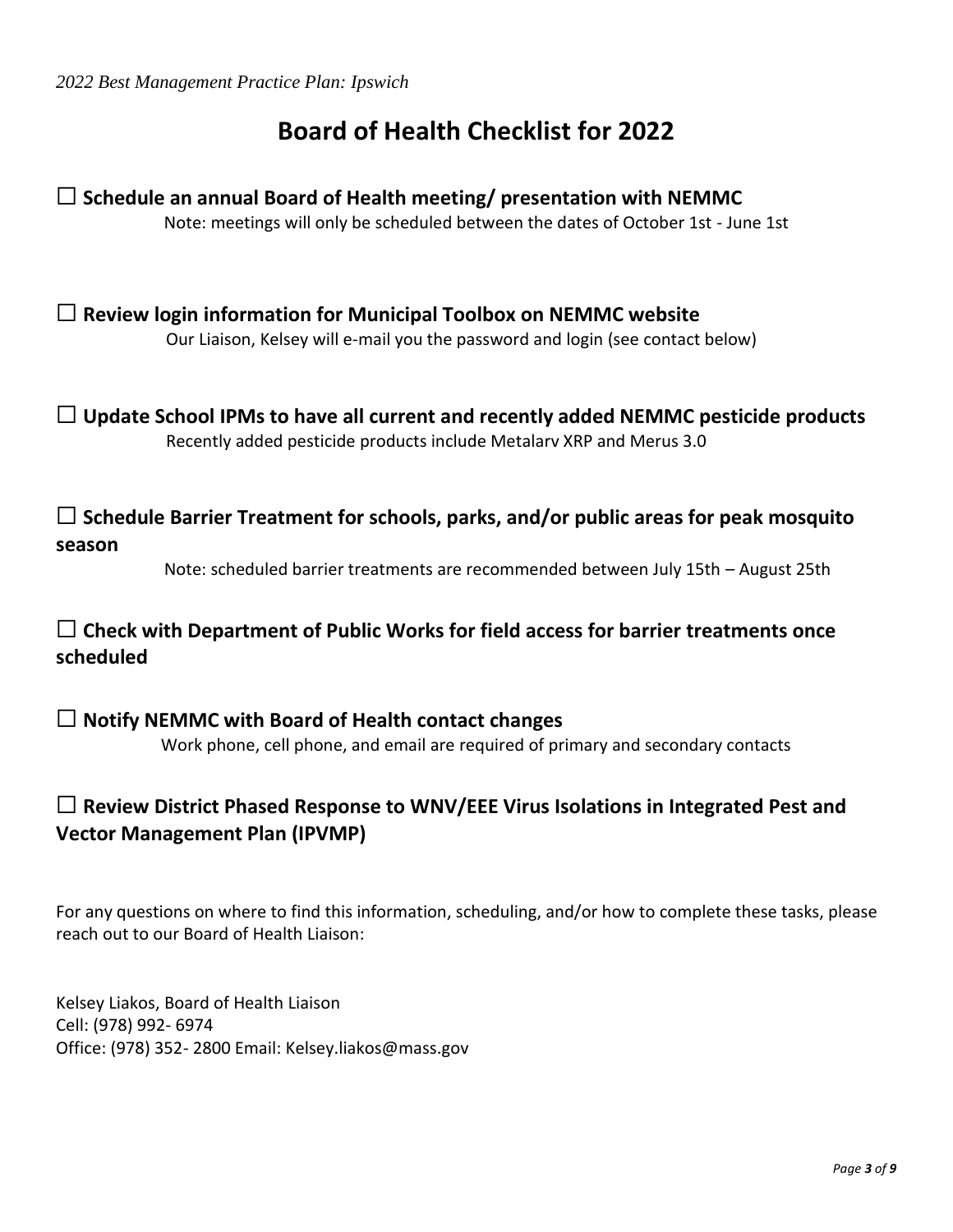## **Updated 2022 NEMMC Protocols for District Arboviral Events**

Climate change is expected to affect the geographic and seasonal patterns of mosquito-borne diseases in the United States. The northeast is experiencing an increase in precipitation and unusually hot temperatures. Since EEE is more prevalent in wetter years and WNV in hotter years the likeness of the district experiencing EEE and/or WNV events in any given year is possible, in some years both viruses can present substantial risk. The district feels that it is beneficial to our subscribing municipalities to set prevention and response criteria preparing for both mosquito-borne viruses.

#### **District Prevention for WNV and EEE**

- Adult mosquito surveillance and DPH virus testing
- Larviciding areas that can promote mosquito breeding including municipal catch basins
- Public notification to use personal protective measures from spring to first hard frost
- Wetlands management and stormwater maintenance
- Property inspections to larvicide standing water and remove containers holding water
- Early barrier treatments for public parks, recreation areas and schools
- Tire disposal program

#### **District Response for WNV and EEE**

If *risk level increases* for municipality but no virus in municipality:

- Public notification to use personal protective measures
- Additional larviciding of freshwater wetlands and flooded areas
- Recommendation for municipality to complete barrier treatments

If *bird biting mosquitoes* in municipality test positive for virus:

- Public notification to use personal protective measures
- Supplemental adult mosquito trapping and additional DPH virus testing in risk areas
- Additional larviciding of freshwater wetlands and flooded areas
- Retreatment of catch basins (if WNV) in focal area
- Retreatment of hummock swamps (if EEE) in focal area

If *human biting mosquitoes* in municipality test positive for virus:

- Public notification to use personal protective measures Supplemental adult mosquito trapping and additional DPH virus testing in risk areas
- Additional larviciding of freshwater wetlands and flooded areas
- Recommendation for municipality to complete a block adulticide of focal area
- Recommendation for municipality to complete barrier treatments

If *mammal or human case* of WNV or EEE in municipality:

- Public notification to use personal protective measures
- Supplemental adult mosquito trapping and additional DPH virus testing in risk areas
- Additional larviciding of freshwater wetlands and flooded areas
- Recommendation for municipality to complete a block adulticide of focal area
- Recommendation for municipality to complete barrier treatments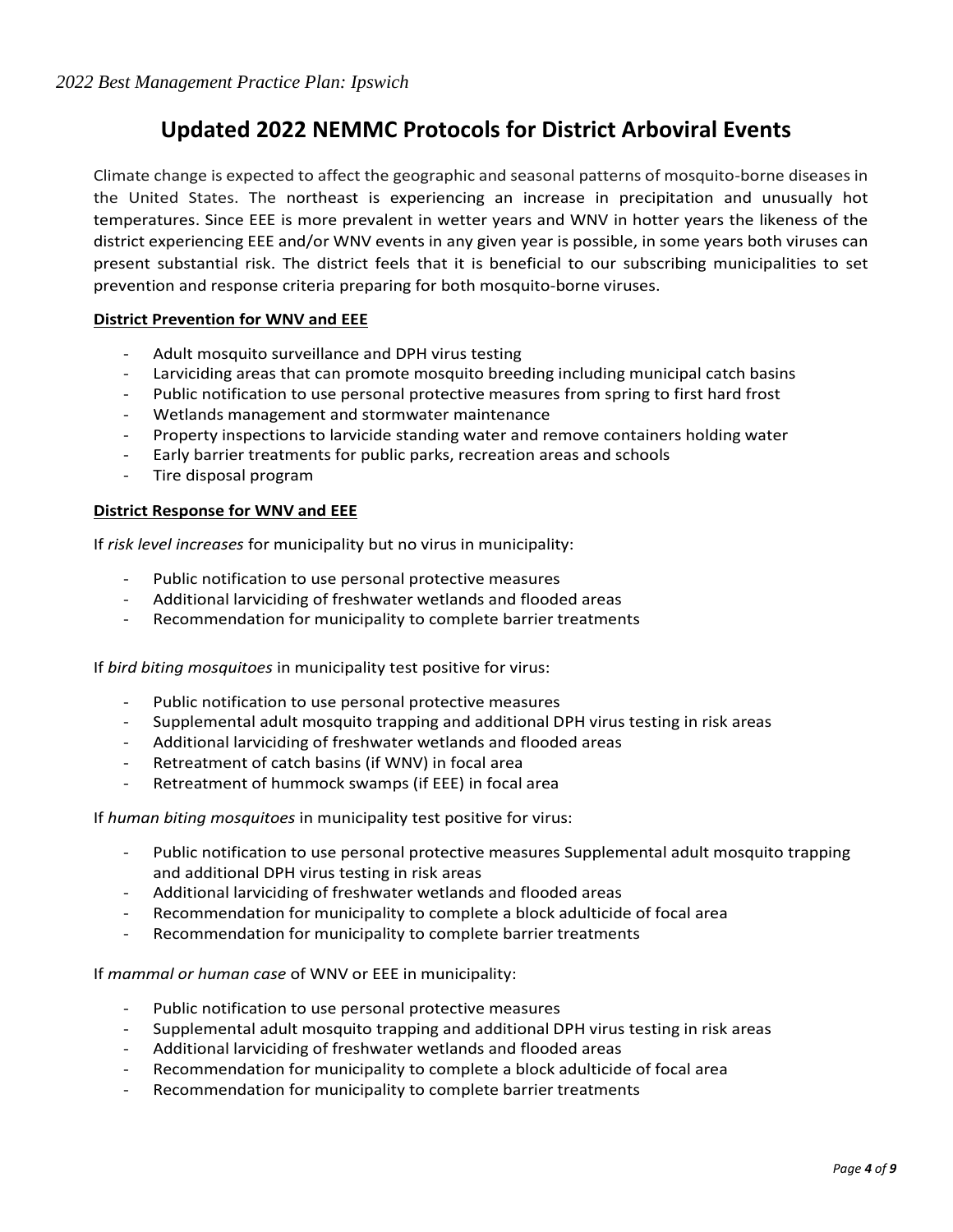# **Summary of NEMMC District Operations Completed in Ipswich during 2021**

| <b>Date</b> | <b>Activity Completed</b>                                                          |
|-------------|------------------------------------------------------------------------------------|
| 1/11/2021   | 2021 Integrated Pest and Vector Management Plan published to NEMMC website         |
| 2/4/2021    | 2021 Draft Best Management Plans (BMP) e-mailed to BOH for review                  |
| 2/5/2021    | Residential Pesticide Exclusion Received (1)                                       |
| 2/18/2021   | Residential Pesticide Exclusion Received (2)                                       |
| 3/23/2021   | Residential Pesticide Exclusion Received (1)                                       |
| 4/8/2021    | Hand Ditch Maintenance- Bunker Hill Road 176 ft + 2 culverts cleaned               |
| 4/8/2021    | Habitat Site Inspections (4)                                                       |
| 4/13/2021   | Contacted DPW for catch basin cleaning schedule and treatment notification         |
| 4/15/2021   | Larviciding-Locust Road, Town Farm Road (4.21 lbs. Vectobac-G)                     |
| 4/15/2021   | Residential Pesticide Exclusion Received (1)                                       |
| 4/15/2021   | Habitat Site Inspections (9)                                                       |
| 4/19/2021   | Residential Pesticide Exclusion Received (2)                                       |
| 4/20/2021   | Habitat Site Inspections (5)                                                       |
| 4/20/2021   | Resident Request Site Inspection and larvicide-Argilla Road (4.35 lbs. Vectobac-G) |
| 5/10/2021   | Residential Pesticide Exclusion Received (1)                                       |
| 5/12/2021   | Habitat Site Inspections (5)                                                       |
| 5/12/2021   | Larviciding- Crane Estates, Linebrook Road (4.83 lbs. Vectobac-G)                  |
| 5/23/2021   | Residential Pesticide Exclusion Received (1)                                       |
| 6/10/2021   | Residential Adulticiding Requests completed (2)                                    |
| 6/15/2021   | Residential Pesticide Exclusion Received (1)                                       |
| 6/16/2021   | (1) Mosquito batch sent to DPH for EEE/WNV testing- Negative                       |
| 6/17/2021   | Larviciding- Bus Stop- salt marsh (5.0 lbs. Vectobac-G)                            |
| 6/17/2021   | Residential Adulticiding Requests completed (1)                                    |
| 6/23/2021   | Salt marsh dip station check- pre aerial application                               |
| 6/24/2021   | Aerial operation larvicide salt marsh-50 acres PRW Refuge + 700 acres other areas  |
| 6/24/2021   | Residential Adulticiding Requests completed (1)                                    |
| 6/24/2021   | Larviciding-Town Farm Road (7.79 lbs. Vectobac-G)                                  |
| 6/25/2021   | Salt marsh dip station check- post aerial application                              |
| 7/1/2021    | Residential Adulticiding Requests (1) Cancelled inclement weather                  |
| 7/15/2021   | Residential Adulticiding Requests (1)                                              |
| 7/22/2021   | Residential Adulticiding Requests (1)                                              |
| 7/22/2021   | Larviciding-Bus stop-salt marsh (5.0 lbs. Vectobac-G)                              |
| 7/23/2021   | Larviciding-Northgate Road (15.00 lbs. Vectobac-G)                                 |
| 7/28/2021   | Residential Adulticiding Requests completed (1)                                    |
| 7/28/2021   | (1) Mosquito batch sent to DPH for EEE/WNV testing- Negative                       |
| 7/29/2021   | Residential Pesticide Exclusions Received (1)                                      |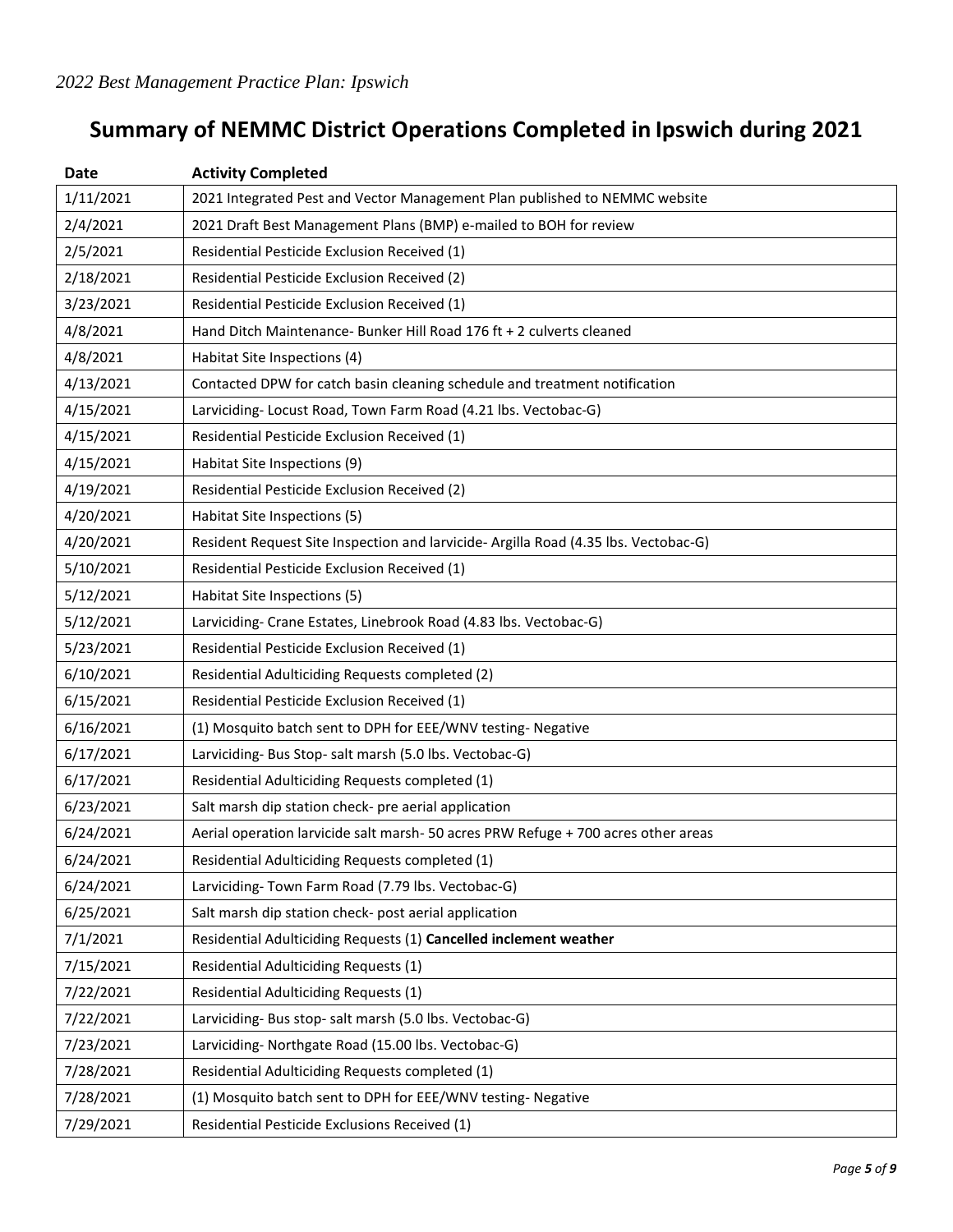## *2022 Best Management Practice Plan: Ipswich*

| 8/3/2021          | (1) Mosquito batch sent to DPH for EEE/WNV testing- Negative                                            |
|-------------------|---------------------------------------------------------------------------------------------------------|
| 8/5/2021          | Residential Adulticiding Requests completed (1)                                                         |
| 8/7/2021          | Salt marsh dip station check- pre aerial application                                                    |
| $8/9 + 8/10/2021$ | Aerial operation larvicide salt marsh-75 acres PRW Refuge + 800 acres other areas                       |
| 8/11/2021         | Salt marsh dip station check- post aerial application                                                   |
| 8/17/2021         | (1) Mosquito batch sent to DPH for EEE/WNV testing- Negative                                            |
| 8/18/2021         | Residential Adulticiding Requests completed (1)                                                         |
| 8/20/2021         | Catch basin larviciding (144 VectoMax WSP)                                                              |
| 8/21/2021         | Catch basin larviciding (383 VectoMax WSP) + Doyon, MS, HS (12 VectoMax WSP)                            |
| 8/23/2021         | Catch basin larviciding (586 VectoMax WSP) + Winthrop ES (3 VectoMax WSP)                               |
| 8/24/2021         | Catch basin larviciding (290 VectoMax WSP)                                                              |
| 8/24/2021         | Municipal CB completed in Ipswich-1,403 total basins treated and 15 total school basins=1,418           |
| 8/24/2021         | (1) Mosquito batch sent to DPH for EEE/WNV testing- Negative                                            |
| 8/26/2021         | Residential Adulticiding Requests completed (2)                                                         |
| 8/26/2021         | Larviciding- Argilla Rd, Bus Stop (salt marsh), Greenwood Farm (35.00 lbs. Vectobac-G)                  |
| 8/28/2021         | Resident Request Site Inspection- Argilla Road                                                          |
| 8/31/2021         | (2) Mosquito batch sent to DPH for EEE/WNV testing- Negative                                            |
| 9/2/2021          | Residential Adulticiding Requests completed (2)                                                         |
| 9/7/2021          | Larviciding- Bus Stop (salt marsh), Greenwood Farm (25.0 lbs. Vectobac G)                               |
| 9/7/2021          | Salt marsh dip station check- pre aerial application                                                    |
| 9/8/2021          | (2) Mosquito batch sent to DPH for EEE/WNV testing- Negative                                            |
| 9/8/2021          | Residential Adulticiding Requests completed (3)                                                         |
| 9/8/2021          | Aerial operation larvicide salt marsh-25 acres PRW Refuge + 800 acres other areas                       |
| 9/9/2021          | Salt marsh dip station check- post aerial application                                                   |
| 9/14/2021         | Larviciding-Spring Street (2.0 lbs. Vectobac G)                                                         |
| 9/14/2021         | Notified BOH- WNV risk raised by DPH to MODERATE                                                        |
| 9/14/2021         | (2) Mosquito batch sent to DPH for EEE/WNV testing- Negative                                            |
| 9/15/2021         | 2 Supplemental traps placed in Ipswich - collected on 9/16/2021 - sent for testing 9/22/2021            |
| 9/15/2021         | Pick up greenhead traps for season                                                                      |
| 9/16/2021         | Larviciding-Bunker Hill Road, Appomattox Road (3.31 lbs. VectoMax FG)                                   |
| 9/16/2021         | Pick up greenhead traps for season                                                                      |
| 9/17/2021         | Pick up greenhead traps for season                                                                      |
| 9/21/2021         | (20) Mosquito batch sent to DPH for EEE/WNV testing- 2 batches WNV positive (Cx. salinarius, Ps. ferox) |
| 9/23/2021         | BOH requested ULV "block area" adulticide completed in response to WNV positive batch                   |
| 9/23/2021         | Larviciding-Heartbreak Road (4.8 lbs. VectoMax FG)                                                      |
| 9/23/2021         | <b>Habitat Site Inspections</b>                                                                         |
| 9/24/2021         | Larviciding-Heartbreak Road (7.72 lbs. Vectobac G)                                                      |
| 9/27/2021         | Adulticide Barrier Request completed- Ipswich Town Hall Field (4.5 oz Suspend Polyzone)                 |
| 9/28/2021         | (1) Mosquito batch sent to DPH for EEE/WNV testing- Negative                                            |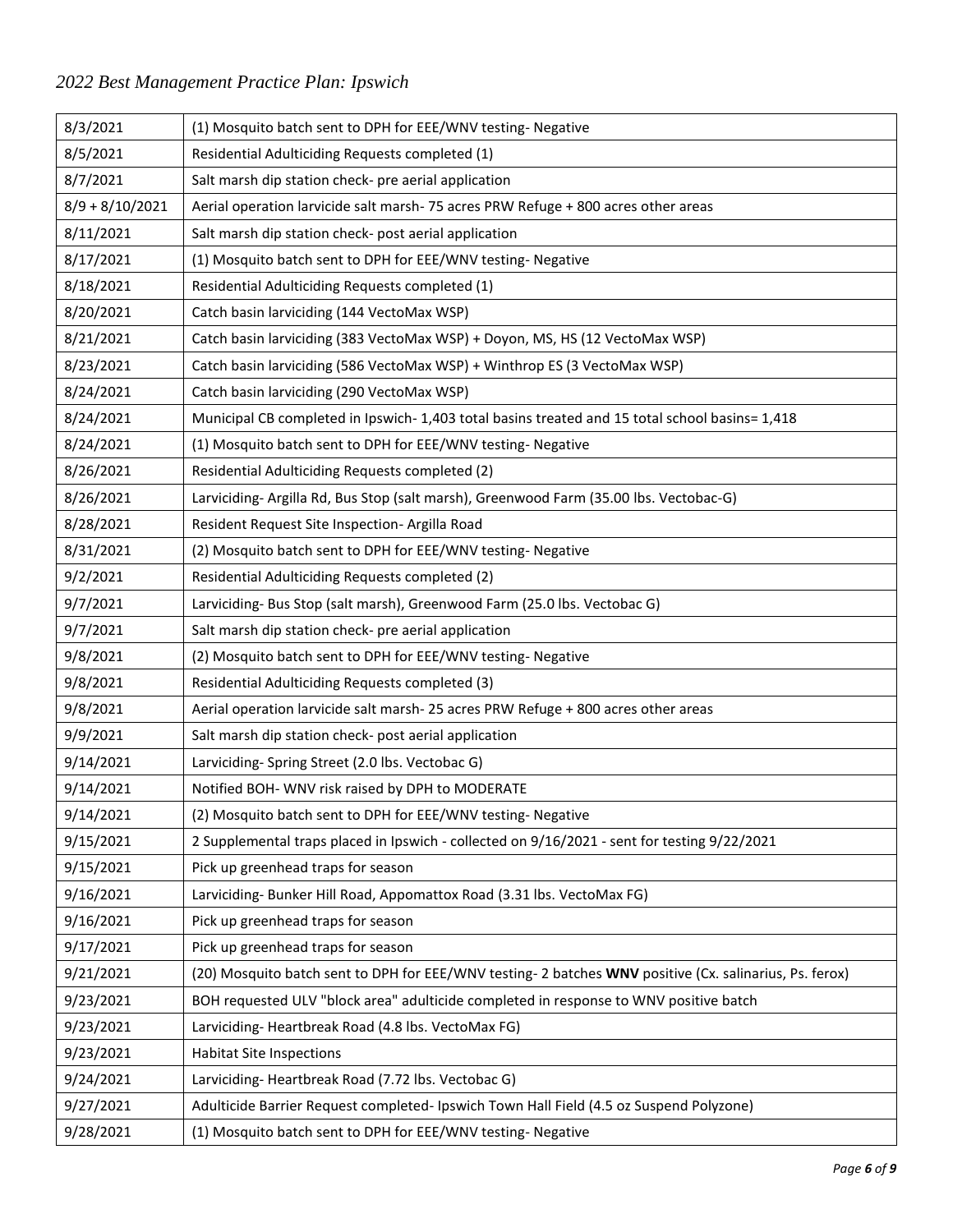| 10/1/2021 | Adult mosquito surveillance and DPH testing concluded for season |
|-----------|------------------------------------------------------------------|
|-----------|------------------------------------------------------------------|

- **17 residential adulticide (ULV) service requests**
- **2 Board of Health adulticide service requests (combined ULV and barrier treatments)**
- **2 residential property inspection service requests, up from 1 in 2020**

Informing residents that they can contact the district to inspect for standing water and help identify new breeding areas can help reduce mosquito populations.

- **23 mosquito habitat site inspections**
- **Catch basin larviciding was completed on 8/24/2021: 1,418 total basins were treated (1,705 municipal + 35 school)**
- **11 Residential pesticide exclusions were filed with the district this year from Ipswich**
- **176 feet of stormwater ditches and 2 culverts were cleared of debris**

## **2021 Ipswich Mosquito & Arbovirus Surveillance Summary**

There were 2 WNV mosquito isolations. There were no EEE mosquito isolations in Ipswich in 2021. At the end of 2021, the arboviral risk level for Ipswich remained at LOW for EEE and was raised to MODERATE for WNV on 9/14. Risk Categories are described on pages 13, 22, 25 of the 2021 Massachusetts State Arbovirus Surveillance and Response Plan.

Massachusetts DPH assesses arboviral risk levels based on many factors including but not limited to mosquito isolations, locations of acquired veterinary and human infections, virus history locally and in bordering states, weather conditions present and predictions, and current mosquito populations and future trends.

- 32 mosquito pools/batches from historic traps were sent from Ipswich to the MDPH lab for testing in 2021. 2 batches of mammal biters tested positive for WNV on 9/16/2021 only from supplemental traps. No mosquito batches tested positive for EEE.
- DPH raised the WNV risk level to moderate on 9/14 in Ipswich. The district placed 2 supplemental traps following this notification. Additional mosquito batches (19) were sent for testing. 2 of the batches containing mammal/bird biting mosquitos tested positive for WNV on 9/16 from these supplemental traps.
- Following district virus response protocol, the BOH requested a small "block" area ULV adulticide which was completed on 9/23 and additional larviciding was performed. There were no subsequent virus isolations for the remainder of the season.

| <b>Collection Date</b> | <b>Species</b>                 | <b>Test Type</b> | <b>Result</b>   |
|------------------------|--------------------------------|------------------|-----------------|
| 9/16/2021              | <b>Culex salinarius</b>        | <b>WNV</b>       | <b>Positive</b> |
| 9/16/2021              | Psorophora ferox               | <b>WNV</b>       | <b>Positive</b> |
| 10/1/2013              | Culex pipiens                  | <b>WNV</b>       | Positive        |
| 8/31/2011              | Culex pipiens/restuans complex | <b>WNV</b>       | Positive        |
| 9/05/2011              | Culex pipiens/restuans complex | <b>WNV</b>       | Positive        |

#### Mosquito virus isolation history (WNV/EEE) in Ipswich: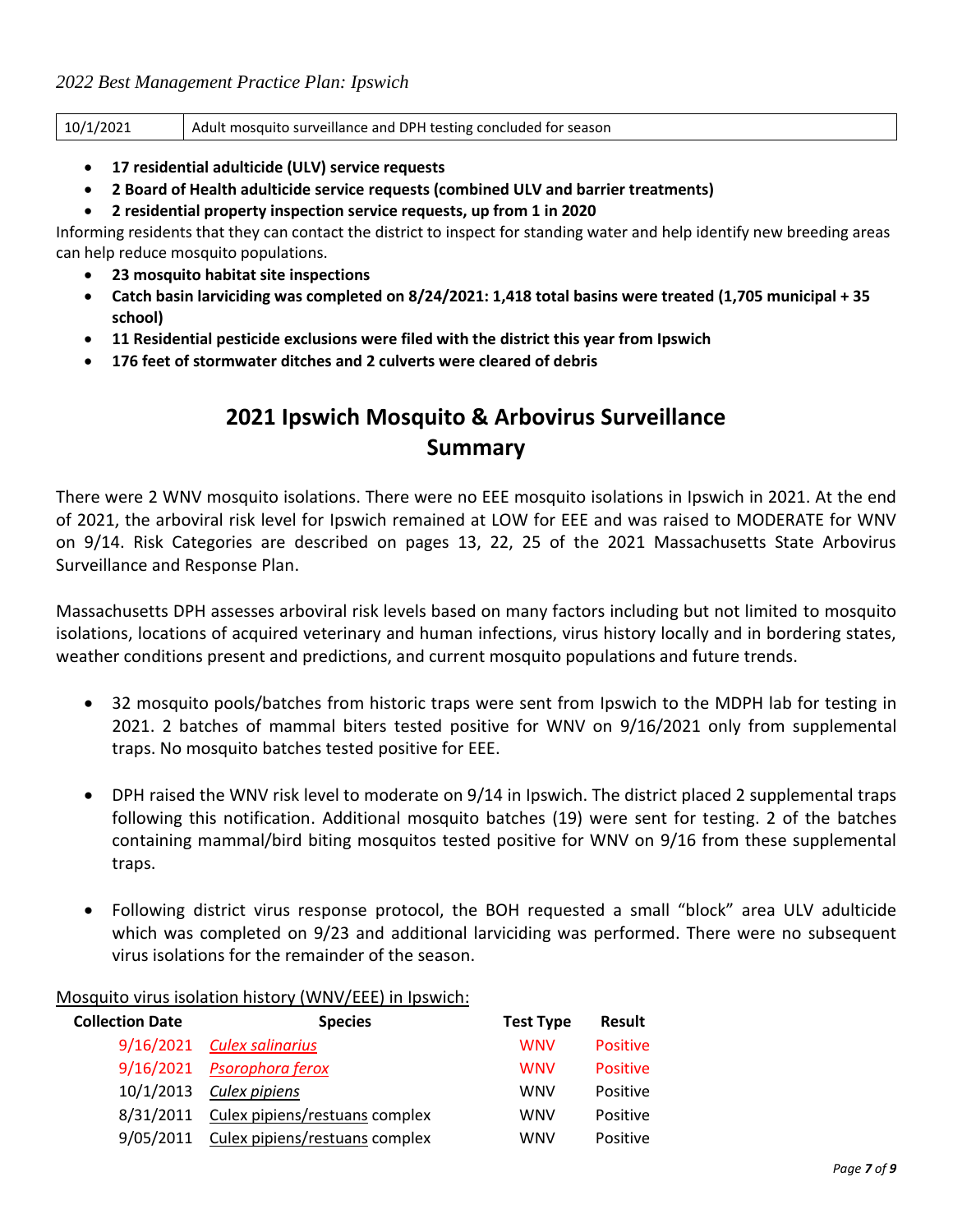#### *2022 Best Management Practice Plan: Ipswich*

| <b>Totals</b>                                       |                                                                | 563        | 721                    | 28%      |
|-----------------------------------------------------|----------------------------------------------------------------|------------|------------------------|----------|
| Gravid Traps (1) - Bird feeders/WNV primary vectors |                                                                | 38         | 90                     | 137%     |
|                                                     | CDC CO2/Light traps (1) - Mammal & bird feeders/bridge vectors | 525        | 631                    | 20%      |
| <b>Total Mosquitoes Collected in Ipswich</b>        |                                                                | 2020       | 2021                   | % Change |
|                                                     | 9/01/2005 Culex pipiens/restuans complex                       | <b>WNV</b> | Positive               |          |
|                                                     |                                                                |            |                        |          |
| 9/01/2005                                           | Culex pipiens/restuans complex<br><b>WNV</b><br>Positive       |            |                        |          |
| 8/25/2005                                           | Culex pipiens/restuans complex                                 | <b>WNV</b> | Positive               |          |
| 8/25/2005                                           | Culex pipiens/restuans complex                                 | <b>WNV</b> | Positive               |          |
|                                                     | Culex pipiens/restuans complex<br>9/15/2011                    |            | <b>WNV</b><br>Positive |          |
| 9/15/2011 Culex pipiens/restuans complex            |                                                                | <b>WNV</b> | Positive               |          |

|                                                               |      |      |          |           | <b>District Total %</b><br>change 2020 to 2021 |
|---------------------------------------------------------------|------|------|----------|-----------|------------------------------------------------|
| Mosquito Species- pest/disease list-lpswich*                  | 2020 | 2021 | % Change | WNV/EEE + |                                                |
| Culiseta melanura (red maple swamp/acid bog)                  | 0    |      | 100%     | <b>NO</b> | 11%                                            |
| Culex pipiens (container/catch basins/heavy organics)         | 8    | 33   | 313%     | <b>NO</b> | 64%                                            |
| Culex restuans (container/catch basins)                       | 11   | 20   | 82%      | <b>NO</b> | 75%                                            |
| Culex salinarius (brackish water/phragmites/roadside ditches) | 36   | 210  | 483%     | <b>NO</b> | 747%                                           |
| Coquillitidia perturbans (cattail)                            | 467  | 246  | $-47%$   | <b>NO</b> | $-20%$                                         |
| Aedes vexans (rainwater/fresh floodwater)                     | 0    | 25   | 2500%    | <b>NO</b> | 1781%                                          |
| Aedes japonicus (tree hole/container breeder)                 | 11   | 20   | 82%      | <b>NO</b> | 52%                                            |
| Aedes sollicitans (salt marsh)                                | 3    | 6    | 100%     | <b>NO</b> | 824%                                           |
| Aedes cantator (salt marsh)                                   | 14   | 119  | 750%     | <b>NO</b> | 266%                                           |
| Aedes canadensis (snowmelt/woodland pool)                     | 0    | 4    | 400%     | NO.       | 588%                                           |

\*The 2 positive WNV batches are not included in this chart. The collections of positive mosquitoes came from supplemental traps which are not included in the annual population totals.

**WNV/EEE** bridge vectors/mammal and bird biters

• Excessive and prolonged rain events during 2021 caused these species to increase district-wide, there was also an increase in multiple fresh floodwater species in Ipswich; *Ae. vexans*, *Ae. canadensis* and *Cx. salinarius*, a brackish water mosquito, increased by 564%. 2 batches of mosquitoes collected from supplemental traps tested positive for WNV in Ipswich, *Psorophora ferox* and *Culex salinarius*. Both are aggressive biters. However, the role of *Ps. ferox* in the maintenance or transmission cycle of WNV is thought to be minor. The cattail species *Cq. perturbans* have still not recovered from the drought conditions of 2020 and populations continued to decrease district wide. In Ipswich, *Cq. perturbans* also decreased by 47% in 2021. Informing residents that they can contact the district to inspect for standing water and help identify new breeding areas can also reduce these populations.

#### **WNV** primary vectors/bird biters (*Cx. pipiens/restuans*)

• There was a 179% increase in collections of WNV primary vectors from 2020 to 2021 in Ipswich. Timely catch basin cleaning and treatments helped keep *Culex* mosquito populations in check. Informing residents that they can contact the district to inspect for standing water and help identify new breeding areas can also reduce these populations.